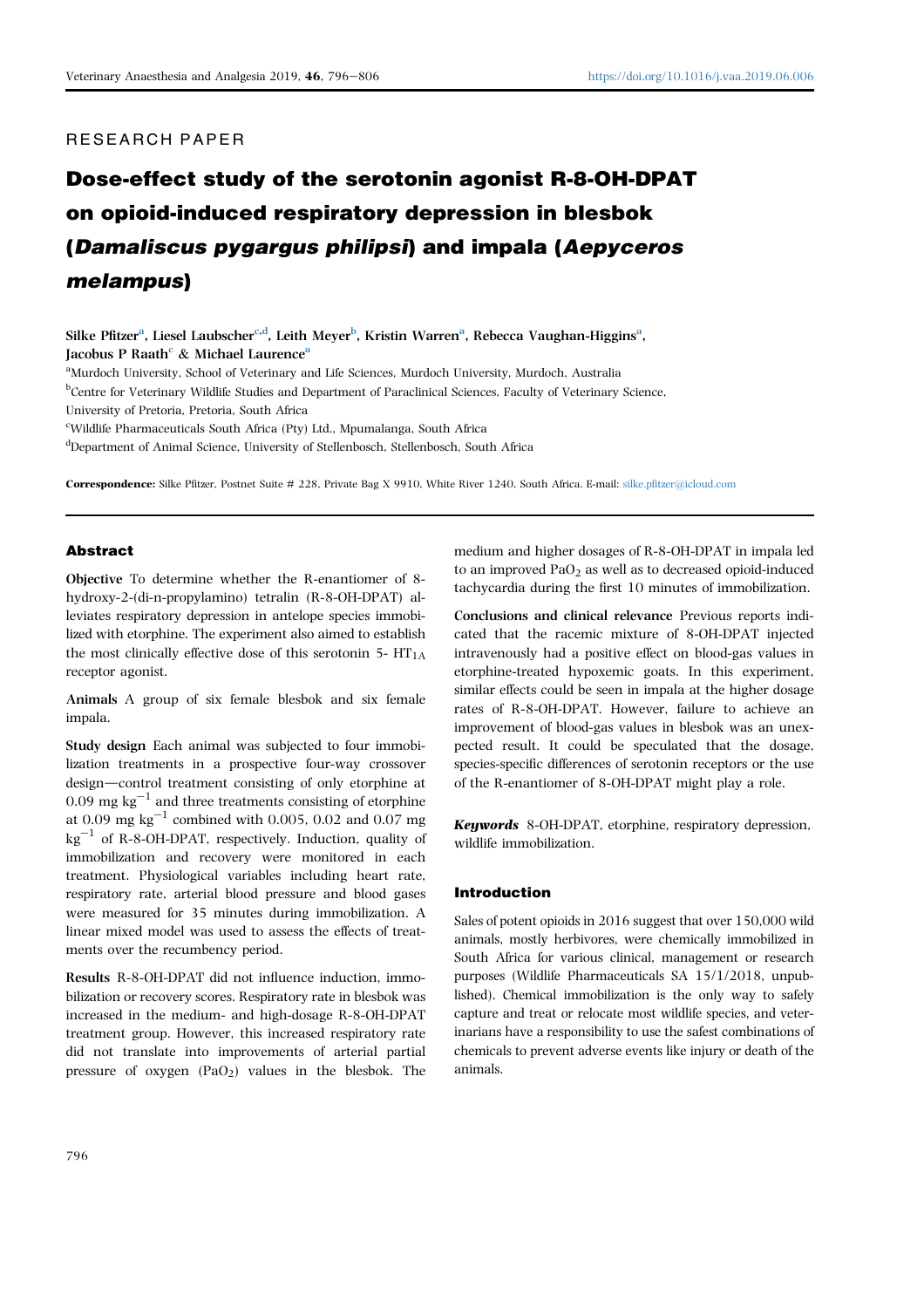Immobilizing wild animals under field conditions is associated with significant challenges. The age, health and pregnancy status is often unknown and the animals are sometimes chased over long distances before the dart can be administered. Feed and water intake prior to darting is usually uncontrolled and immediate approach after the immobilizing drugs take effect is often not possible because of terrain constraints and the distance the animals run after darting. At times, an animal may be unattended for up to 30 minutes after darting before it can be safely repositioned and basic anaesthetic monitoring can commence. It is only from this time that actions to combat negative side effects of the immobilization can be taken.

Potent opioids such as etorphine or thiafentanil are often used for the immobilization of wild herbivores (Haigh 1990; Kock & Burroughs 2012). One disadvantage of using these potent opioids is that they often cause clinically significant respiratory depression, which is mostly associated with their mu-opioid receptor activity (Haigh 1990; Kock & Burroughs 2012). Activation of mu-opioid receptors in the respiratory centres of animals depresses neurons that generate the normal respiratory rhythm. At the same time, activation of mu-opioid receptors on chemoreceptors in the brain stem, on the aortic arch and the carotid bodies depresses the normal respiratory drive as these chemoreceptors become less sensitive to activation by hypercapnia, hypoxemia and acidemia. This decreased sensitivity in turn leads to a reduction of the respiratory frequency and tidal volume (Buss & Meltzer 2001; McCrimmon & Alheid 2003). Furthermore, it has been suggested that pulmonary vasoconstriction, caused by the sympathomimetic actions of etorphine, decreases pulmonary perfusion. This effect leads to impaired diffusion of oxygen through the alveolar membrane (Meyer et al. 2015). Studies have found that serotonergic ligands, specifically the racemic form of 8-hydroxy-2-(di-n-propylamino) tetralin (8-OH-DPAT), reverse respiratory depression through their effects on the brainstem respiratory neurons (Lalley et al. 1994; Sahibzada et al. 2000). In addition, 8-OH-DPAT improved alveolar oxygen diffusion in goats without affecting catatonia and sedation caused by opioids (Meyer et al. 2006). The Renantiomer of 8-OH-DPAT (R-8-OH-DPAT), compared with the racemic form, has a higher specificity at the  $5-HT<sub>1A</sub>$  receptors and thus possibly greater effects. It is postulated that because of this, the R-enantiomer may produce a more effective reversal of opioid-induced respiratory depression (Hadrava et al. 1996; Yu et al. 1996; Lejeune et al. 1997; Christoffersen & Meltzer 1998).

Impala (Aepyceros melampus) and blesbok (Damaliscus pygargus philipsi) were chosen for this experiment as they are abundant and readily available in the study area. They are also two species commonly immobilized with potent opioids. This study aimed to determine the ability of R-8-OH-DPAT to prevent opioid-induced respiratory depression in blesbok and impala when administered in combination with etorphine in a dart. The experiment also aimed to establish whether effects of R-8-OH-DPAT might be species-specific and to determine the most clinically effective dose of R-8-OH-DPAT. It was hypothesized that R-8-OH-DPAT would mitigate opioid-induced respiratory depression in both wild ungulate species without affecting the quality of immobilization.

### Materials and methods

The study was approved by the Murdoch University Animal Ethics committee (R2923/17) and by the Wildlife Pharmaceuticals Animal Ethics Committee (WPAEC-DPATBLES-11-B).

A group of six female impala (34.5  $\pm$  4.6 kg) and six female blesbok (56.6  $\pm$  6.5 kg) were used for this study and held at the Wildlife Pharmaceuticals research facility, South Africa  $(25^{\circ}31'5.2''$  S;  $31^{\circ}06'50.8''$  E). Research animals were chosen to be of same sex, similar size and in good health to reduce confounding variables. Males were excluded from this study for practical (housing) reasons.

The enclosures consisted of several compartments that were approximately  $6 \times 8$  m in size and were constructed from sturdy gum tree poles. The impala and blesbok were held separately in groups of six animals per enclosure.

Animals were wild captured. After an initial adjustment period of 2 weeks after delivery, the animals were immobilized, marked and subjected to a veterinary health examination which included a full blood cell count, a blood smear and a liver and kidney function test. At this occasion, the animals under immobilization were weighed while lying in sternal position in a stretcher and lifted with a hand-held precision scale, which was attached to a pole (Anyload OCSL Mini Crane Scale; Anyload Transducer Co. Ltd., Canada).

The immobilizing drug etorphine as well as R-8-OH-DPAT were administered intramuscularly (IM) via remote injection by darting. Each animal was darted by means of a carbon dioxide (CO2) gas-powered dart projector (X-Caliber; Pneu-Dart. Inc., PA, USA). The darts used were 1 mL (impala) and 1.5 mL (blesbok) P-type Pneudarts with 1.9 cm barbed needles (Pneu-Dart. Inc., PA, USA). Animals were darted on four separate occasions with a wash-out period of 2 weeks between each occasion. A total of six animals were processed on each trial day. Each animal was weighed again during the second occasion and drug dosages adjusted according to weight for the following occasions. The drug dosage of etorphine (Captivon, 9.8 mg mL $^{-1}$ ; Wildlife Pharmaceuticals SA (Pty) Ltd, South Africa) was  $0.09$  mg kg<sup>-1</sup> in all animals. Etorphine was combined with various dosages of R-8-OH-DPAT hydrobromide (Tocris Bioscience, Bristol, UK, catalogue number 1080). R-8- OH-DPAT treatments were: 1) control dose consisting of etorphine only, 2) low dose at 0.005  $\text{mg}\,\text{kg}^{-1}$ , 3) medium dose at 0.02 mg kg  $^-$  and 4) high dose at 0.07 mg kg  $^{-1}$ . The darts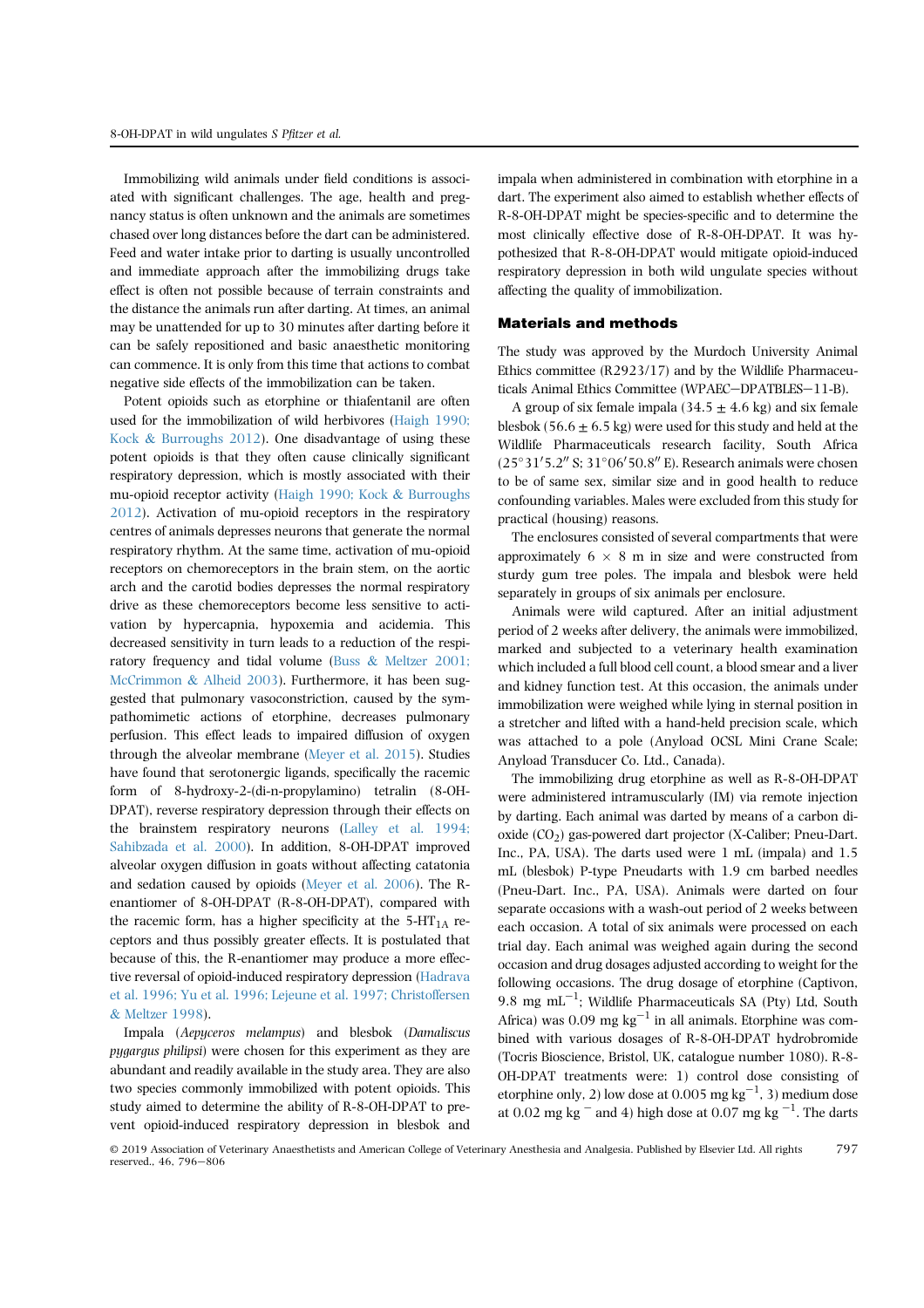were filled to capacity with sterile water. R-8-OH-DPAT was dissolved in a pharmaceutical laboratory under aseptic conditions in water for injection to 1 mg mL<sup>-1</sup> and 5 mg mL<sup>-1</sup> within 24 hours before each trial. Stability of the chemical in solution was confirmed during a previous bioavailability experiment (Pfitzer et al. 2019). The highest dosage of 0.07 mg  $kg^{-1}$  was chosen based on literature on goats according to which 0.1 and 0.5 mg  $kg^{-1}$  of the racemic form were injected intravenously (IV) (Herman et al. 2001; Meyer et al. 2006). Dosages were also determined based on the results of a bioavailability study in goats (Pfitzer et al. 2019). During the latter study, the IV administration of 0.1 mg  $kg^{-1}$  R-8-OH-DPAT led to serotonergic side effects in goats (Pfitzer et al. 2019). Consequently, the R-8-OH-DPAT dosages for this wildlife study were chosen to be lower than 0.1  $\text{mg kg}^{-1}$ . The lowest dosage of 0.005 mg  $kg^{-1}$  was chosen based on literature on rats where effects on respiratory depression of racemic 8-OH-DPAT were found from  $0.01$  mg kg<sup>-1</sup> (Sahibzada et al. 2000). Due to its higher specificity at the 5-  $HT<sub>1A</sub>$  receptors, R-8-OH-DPAT was predicted to be more potent than the racemic form (Hadrava et al. 1996; Yu et al. 1996; Lejeune et al. 1997). Therefore, the lowest dosage was chosen at 0.005 mg  $kg^{-1}$  and the medium dosage double that of the first effective dosage reported in rats, namely 0.02 mg  $kg^{-1}$ .

The trial was performed as a four-way crossover doseresponse study on four trial occasions. Each animal was treated once on each trial occasion. On the first trial date, animals were allocated to a treatment dose schedule by means of a random-number generator (Microsoft Excel for Mac version 16.26; Microsoft Corporation, WA, USA). All treatments were allocated at least once on each trial date. Care was taken that treatments were spread out over various times of the day. The sample size of six animals was small but considered to be sufficient. As it is logistically difficult to hold large numbers of wild animals, studies of this kind are often conducted using small number of animals (Huber et al. 2001; Howard et al. 2004; Risling et al. 2011; Sawicka et al. 2015).

As soon as an animal became immobile and could be approached, it was blind-folded and cotton wool inserted into the ears to minimize external stimuli. The animal was then loaded onto a stretcher and carried out of the enclosure to an experimental monitoring table where it was placed in sternal position with the head elevated.

Recording of physiological variables began at 5 minutes after an animal became recumbent. Physiological variables were recorded every 5 minutes until 35 minutes after recumbence. Rectal temperature (RT) was measured using a modified handheld digital thermometer (Hanna Checktemp 1; Hanna Instruments (Pty) Ltd., NE, USA). The environmental temperature and barometric pressure were recorded during each immobilization. Barometric pressure was measured by the EPOC portable blood-gas analyser (EPOC Blood Analysis System; Epocal, ON, Canada) and the environmental temperature was measured by the Weather<sup>+</sup> Bluetooth Sensor (Oregon Scientific, OR, USA). Respiratory rate  $(f_R)$  was measured by visual observation of chest expansions as well as by auscultation with a stethoscope for 1 minute (Littman Classic II SE; Littman, MN, USA). The auricular (Arteria auricularis) or pedal artery (A. digitalis) was catheterized using a 21 gauge catheter (Jelco IV catheter radiopaque; Smith Medical International, UK) to measure intra-arterial blood pressure using the Deltran II pressure transducer (Utah Medical, UT, USA) connected to an IntraTorr blood pressure monitor (IntraTorr; IntraVitals, UK). This device also measured heart rate (HR). Arterial blood was also drawn from these catheters for blood-gas analysis. Arterial blood samples were collected anaerobically in a heparinized blood-gas syringe (BD A-Line; Becton Dickinson & Co, UK) at 5, 10, 15, 20 and 30 minutes after recumbence. Arterial blood was analysed by a portable blood-gas analyser using EPOC BGEM test cards (BGEM smart cards; Epocal, ON, Canada) to determine blood gases within 5 minutes after sampling. Measurements on the test cards included blood gases as well as lactate, glucose, creatinine, sodium, potassium, calcium and haematocrit. The alveolar-arterial oxygen (A-a) gradient corrected to RT was calculated as described by Meyer et al. (2010).

All measurements were made outdoors in a shaded area from 08:00 to 12:00 and from 14:00 to 17:00, respectively, to avoid hot temperatures at midday.

The immobilization of all animals was reversed with naltrexone [Trexonil 50 mg  $\text{mL}^{-1}$ ; Wildlife Pharmaceuticals SA (Pty) Ltd, South Africa] injected IV at a ratio of 20 mg naltrexone to 1 mg etorphine as soon as the 35 minute monitoring period was over. Induction and recovery were monitored, and each animal was subjected to an induction score (referring to speed and quality), immobilization score (referring to motor responses during the monitoring period) and recovery score (referring to speed and smoothness of recovery after the IV administration of naltrexone; Table 1).

#### Data analysis

Analyses were performed with Genstat Version 19 (VSN International Ltd., UK) to determine whether there was an effect of the various R-8-OH-DPAT dose rates on the physiological variables of interest. A linear mixed model was fitted to the data. Since the R-8-OH-DPAT dose rate effect could be expected to show a linear trend, the R-8-OH-DPAT dose rate effect was subdivided into a linear trend and a nonlinear trend. The effect of time after recumbence was not expected to be linear, so a random slope model was not considered. The fixed model included a linear effect of R-8-OH-DPAT, a nonlinear effect of R-8-OH-DPAT, the effect of time after recumbence and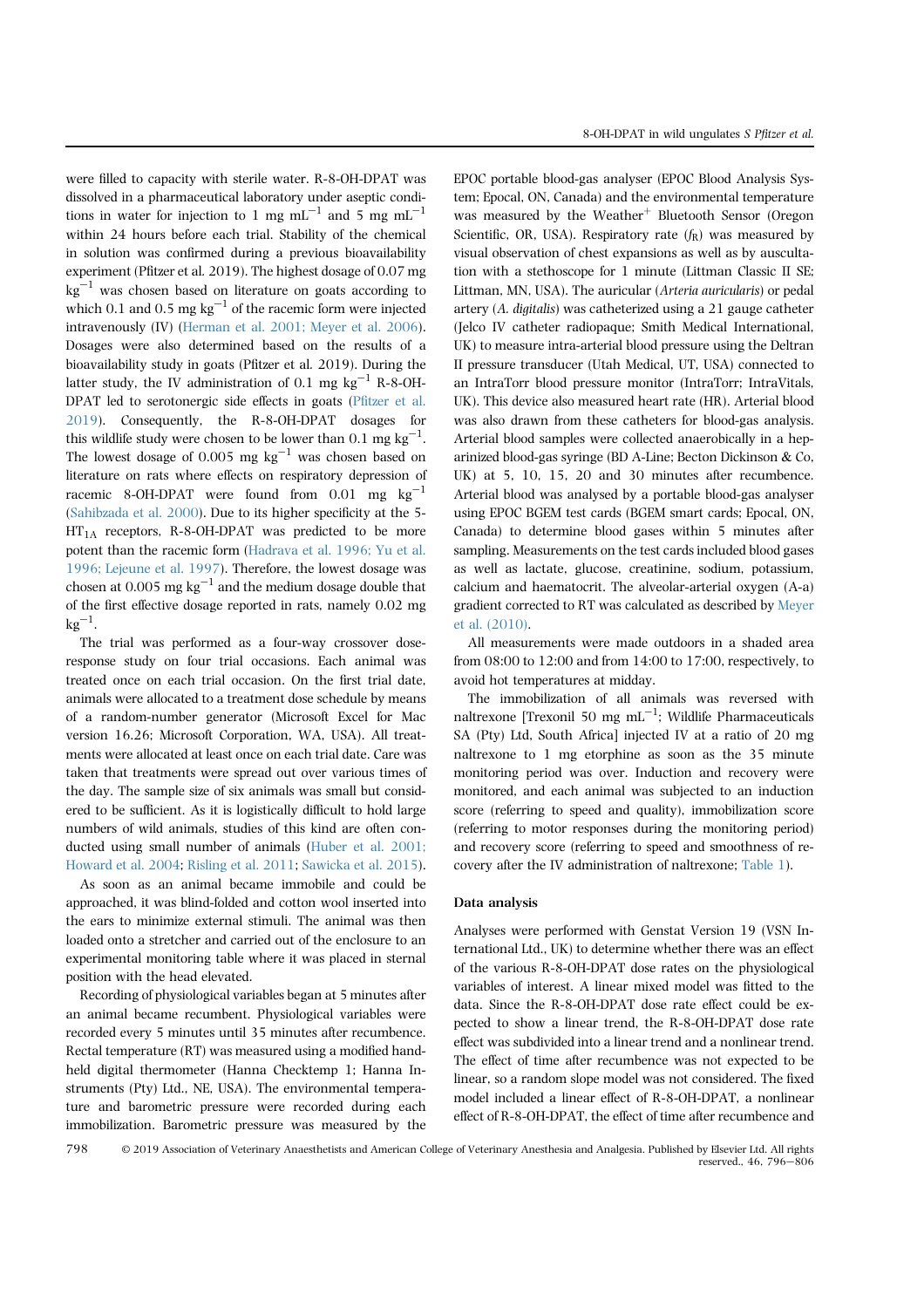| <b>Score</b>   | 1                                                                                                                                                                                                                                                                                                | $\mathbf{2}$                                                                                                                                                                                                                                                                                                                        | 3                                                                                                                                                                                                                                                                                                                 | 4                                                                                                                                                                                                                                                   | 5                                                                |
|----------------|--------------------------------------------------------------------------------------------------------------------------------------------------------------------------------------------------------------------------------------------------------------------------------------------------|-------------------------------------------------------------------------------------------------------------------------------------------------------------------------------------------------------------------------------------------------------------------------------------------------------------------------------------|-------------------------------------------------------------------------------------------------------------------------------------------------------------------------------------------------------------------------------------------------------------------------------------------------------------------|-----------------------------------------------------------------------------------------------------------------------------------------------------------------------------------------------------------------------------------------------------|------------------------------------------------------------------|
| Induction      | Slight ataxia, animal<br>goes into recumbence<br>within 5 minutes and<br>does not get up again                                                                                                                                                                                                   | Ataxia, animal might go<br>down twice before final<br>recumbence                                                                                                                                                                                                                                                                    | Longer ataxic phase<br>(15 minutes). Repeated<br>recumbence before<br>approach is possible.                                                                                                                                                                                                                       | Animal is ataxic but does<br>not go down and needs<br>to be physically captured<br>or darted again                                                                                                                                                  | No signs of drug taking<br>effect                                |
| Immobilization | Animal attempts to stand<br>and needs to be re-<br>dosed, risk to handlers                                                                                                                                                                                                                       | Tonque movement,<br>chewing, spontaneous<br>motor activity, struggling<br>during manipulation<br>(sedated)                                                                                                                                                                                                                          | Tongue is relaxed, but<br>reactive to touch and<br>thus intubation not<br>possible, muscular<br>rigidity, can be handled<br>safely (light<br>anaesthesia)                                                                                                                                                         | Smooth, complete<br>relaxation, extractable<br>tonque, loss of pedal<br>reflex, no involuntary tail<br>movements, (moderate<br>to deep anaesthesia)                                                                                                 | Too deep, no reflexes,<br>severe cardiorespiratory<br>depression |
| Recovery       | Smooth and rapid<br>transition from assisted<br>sternal recumbence to<br>unassisted sternal<br>recumbence. Animal<br>stands in one attempt<br>and is sufficiently<br>recovered to walk with<br>only slight ataxia within<br>3 minutes after<br>administration of drug<br>antagonists (excellent) | Some imbalance in<br>unassisted sternal<br>recumbence. Animal<br>displays moderate<br>ataxic movements and<br>may take one or two<br>attempts to get up.<br>Walks with moderate<br>ataxia and lack of<br>coordination. Recovery<br>to walking occurs within<br>15 minutes following<br>administration of drug<br>antagonists (good) | Animal needs<br>assistance to stay in<br>sternal recumbence.<br>Makes numerous<br>attempts to stand but<br>frequently falls before<br>being successful and<br>displays marked ataxia<br>when walking. Recovery<br>to walking in excess of<br>15 minutes following<br>administration of drug<br>antagonists (fair) | Animal needs to be<br>assisted in sternal<br>recumbence for more<br>than 15 minutes<br>following the<br>administration of drug<br>antagonists, is not<br>responsive to stimuli and<br>makes no attempt to<br>stand up for over<br>30 minutes (poor) | Animal does not recover<br>and dies or has to be<br>euthanized   |

|  |  | Table 1 Induction, immobilization and recovery scores |
|--|--|-------------------------------------------------------|
|--|--|-------------------------------------------------------|

interactions between treatment and time effects. The random model included terms for animal, trial date, animal by trial date and animal by trial date by minutes after recumbence. The residual variance/covariance model included correlations between measurements made on the same animal on the same trial date and different variances for each animal. Nonsignificant random effects and co-variances were removed from the model before the significance of fixed effects was assessed. A p value of <0.05 was considered significant.

For evaluating  $f_R$ , the data was transformed logarithmically prior to analysis. This transformation was required due to the increase in residual variance as  $f_R$  increased more than 10-fold.

HR in beats minute $^{-1}$ ,  $f_{\rm R}$  in breaths minute $^{-1}$ , systolic (SAP), diastolic (DAP) and mean arterial pressure (MAP), arterial blood pH, arterial partial pressure of carbon dioxide  $(PaCO<sub>2</sub>)$  corrected to RT, arterial partial pressure of oxygen  $(PaO<sub>2</sub>)$  corrected to RT, A-a gradient corrected to RT were statistically evaluated.

Standard errors of differences (SEDs) are shown with means so that the reader can assess whether differences between means are statistically significant. They can be used to calculate a t value [least significant difference (LSD), 5%] to compare the difference between means and zero at the 5% level of significance.

Time to final recumbence, induction, immobilization and recovery scores were analysed for normality using the Shapiro-Wilk test. If the data was parametric, repeated measures analysis of variance (ANOVA) was used to compare the repeated measurements in each R-8-OH-DPAT anaesthetic regime (0, 0.005, 0.02 and 0.07 mg  $kg^{-1}$ ). If the data was nonparametric, the Friedman's ANOVA test was used. Values of  $p > 0.05$  were considered statistically significant.

Data was summarized and presented as median and interquartile range. Statistical analysis was performed on IBM SPSS for Windows, Version 24 (IBM Corp., NY, USA).

## Results

Environmental temperatures were 23.3  $\pm$  5.9 °C and 23.8  $\pm$ 4.2  $\degree$ C during the blesbok and impala experiments, respectively.

The animals' RTs varied but were all within physiologically acceptable limits (Table 2).

Significant treatment effect and treatment and time interactions could be identified in some of the physiological variables. In both species, the majority of variables were affected by time (Table 3). A summary of measured physiological variables of the treatments for both species with SED is given in Table 2.

There were no statistically significant differences between treatment group medians for time to recumbence and induction, immobilization and recovery scores in blesbok or impala as determined by Friedman's ANOVA (Table 4).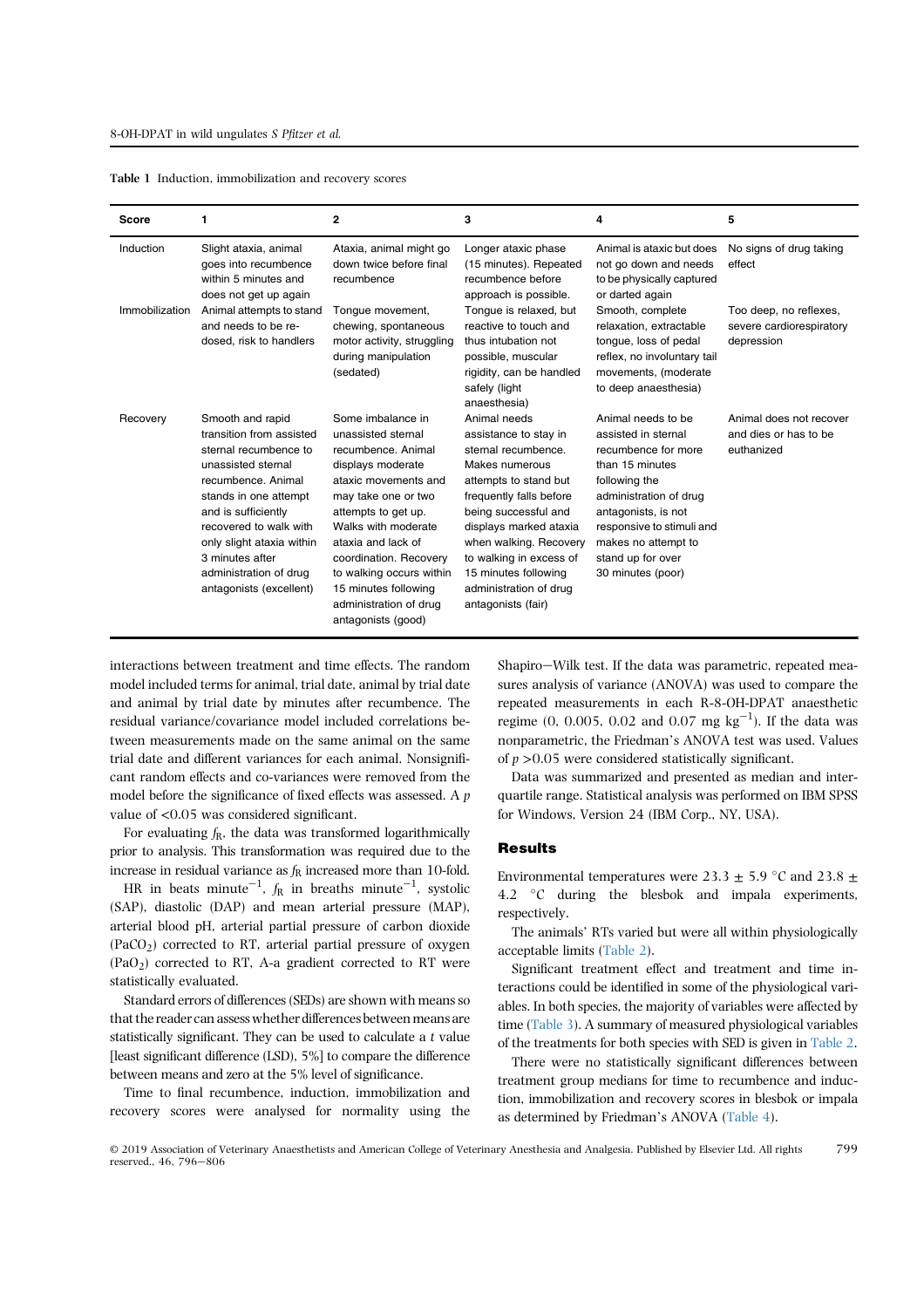Table 2 Physiological values (means) for 5, 10, 20 and 30 minutes after recumbence in blesbok and impala immobilized with 0.09 mg kg<sup>-1</sup> etorphine and three dosages of R-8-OH-DPAT, namely low (0.005), medium (0.02) and high (0.07 mg kg $^{-1}$ ). Physiological values evaluated were heart rate (HR), respiratory rate  $(f_R)$ , systolic arterial pressure (SAP), mean arterial pressure (MAP), diastolic arterial pressure (DAP) arterial partial pressure of carbon dioxide (PaCO<sub>2</sub>), arterial partial pressure of oxygen (PaO<sub>2</sub>), alveolar-arterial oxygen gradient (A-a gradient), arterial blood pH, rectal temperature (RT), lactate and applicable standard error of differences (SED)

l.

| Variable                                      | <b>Treatment</b> | Time after recumbence of impala |                              |            |              |
|-----------------------------------------------|------------------|---------------------------------|------------------------------|------------|--------------|
|                                               |                  | 5 minutes                       | 10 minutes                   | 20 minutes | 30 minutes   |
| HR (beats minute <sup><math>-1</math></sup> ) | Control          | 54                              | 46                           | 46         | 44           |
|                                               | Low              | 45                              | 44                           | 41         | 38           |
|                                               | Medium           | 54                              | 49                           | 45         | 41           |
|                                               | High             | 52                              | 49                           | 47         | 41           |
| <b>SED within treatment</b>                   |                  | 2.9                             | SED within time              |            | 3.9          |
| $log_e f_R$ (breaths minute <sup>-1</sup> )   | Control          | 2.7(14)                         | 2.7(15)                      | 2.4(11)    | 2.3(10)      |
|                                               | Low              | 3.2(24)                         | 2.8(16)                      | 2.7(14)    | 2.4(11)      |
|                                               | Medium           | 3.8(45)                         | 3.6(37)                      | 3.1(23)    | 3.0(21)      |
|                                               | High             | 3.2(24)                         | 3.0(21)                      | 2.9(19)    | 2.9(19)      |
| SED within treatment <sup>a</sup>             |                  | 0.13                            | SED within time <sup>a</sup> |            | 0.27         |
| SAP (mmHg)                                    | Control          | 151                             | 152                          | 142        | 137          |
|                                               | Low              | 144                             | 148                          | 140        | 139          |
|                                               | Medium           | 161                             | 158                          | 152        | 151          |
|                                               | High             | 147                             | 152                          | 147        | 148          |
| <b>SED within treatment</b>                   |                  | 3.0                             | SED within time              |            | 7.6          |
| DAP (mmHg)                                    | Control          | 118                             | 118                          | 109        | 107          |
|                                               | Low              | 116                             | 115                          | 104        | 101          |
|                                               | Medium           | 115                             | 119                          | 118        | 112          |
|                                               | High             | 113                             | 120                          | 114        | 111          |
| SED within treatment                          |                  | 2.3                             | SED within time              |            | 7.3          |
| MAP (mmHg)                                    | Control          | 134                             | 128                          | 122        | 121          |
|                                               | Low              | 127                             | 129                          | 125        | 118          |
|                                               | Medium           | 137                             | 135                          | 130        | 129          |
|                                               | High             | 130                             | 131                          | 126        | 125          |
| SED within treatment                          |                  | 3.0                             | SED within time              |            | 5.2          |
| $PaCO2$ (mmHg) [kPa]                          | Control          | 42 [5.6]                        | 43 [5.7]                     | 44 [5.9]   | 46 [6.1]     |
|                                               | Low              | 42 [5.6]                        | 43 [5.7]                     | 45 [6.0]   | 45 [6.0]     |
|                                               | Medium           | 39 [5.2]                        | 40 [5.3]                     | 45 [6.0]   | 47 [6.3]     |
|                                               | High             | 40 [5.3]                        | 44 [5.9]                     | 52 [6.9]   | 53 [7.1]     |
| SED within treatment                          |                  | $1.5$ [0.20]                    | SED within time              |            | $1.8$ [0.24] |
| $PaO2$ (mmHg) [kPa]                           | Control          | 77 [10.3]                       | 75 [10.0]                    | 74 [9.9]   | 70 [9.3]     |
|                                               | Low              | 74 [9.9]                        | 73 [9.7]                     | 71 [9.5]   | 66 [8.8]     |
|                                               | Medium           | 78 [10.4]                       | 79 [10.5]                    | 69 [9.2]   | 66 [8.8]     |
|                                               | High             | 79 [10.5]                       | 67 [8.9]                     | 65 [8.7]   | 65 [8.7]     |
| SED within treatment                          |                  | 4.2 [0.56]                      | SED within time              |            | 4.4 [0.59]   |
| A-a gradient (mmHg) [kPa]                     | Control          | 17 [2.3]                        | 17 [2.3]                     | 18 [2.4]   | 19 [2.5]     |
|                                               | Low              | 21 [2.8]                        | 21 [2.8]                     | 24 [3.2]   | 20 [2.7]     |
|                                               | Medium           | 20 [2.7]                        | 17 [2.3]                     | 20 [2.7]   | 24 [3.2]     |
|                                               | High             | 16 [2.1]                        | 23 [3.1]                     | 21 [2.8]   | 18 [2.4]     |
| <b>SED within treatment</b>                   |                  | 2.5 [0.33]                      | SED within time              |            | 2.8 [0.37]   |
| рH                                            | Control          | 7.44                            | 7.43                         | 7.43       | 7.42         |
|                                               | Low              | 7.44                            | 7.44                         | 7.43       | 7.44         |
|                                               | Medium           | 7.48                            | 7.46                         | 7.43       | 7.42         |
|                                               | High             | 7.49                            | 7.45                         | 7.42       | 7.40         |
| SED within treatment                          | 0.21             | 0.013                           | SED within time              |            | 0.014        |
| $RT(^{\circ}C)$                               | Control          | 38.6                            | 38.9                         | 39.0       | 39.0         |
|                                               | Low              | 38.8                            | 39.3                         | 39.2       | 39.1         |
|                                               | Medium           | 39.1                            | 39.3                         | 39.4       | 39.3         |
|                                               | High             | 38.8                            | 39.2                         | 39.2       | 39.0         |
| SED within treatment                          |                  | 0.11                            | SED within time              |            | 0.21         |
| Lactate (mmol $L^{-1}$ )                      | Control          | 2.33                            | 1.79                         | 1.53       | 1.34         |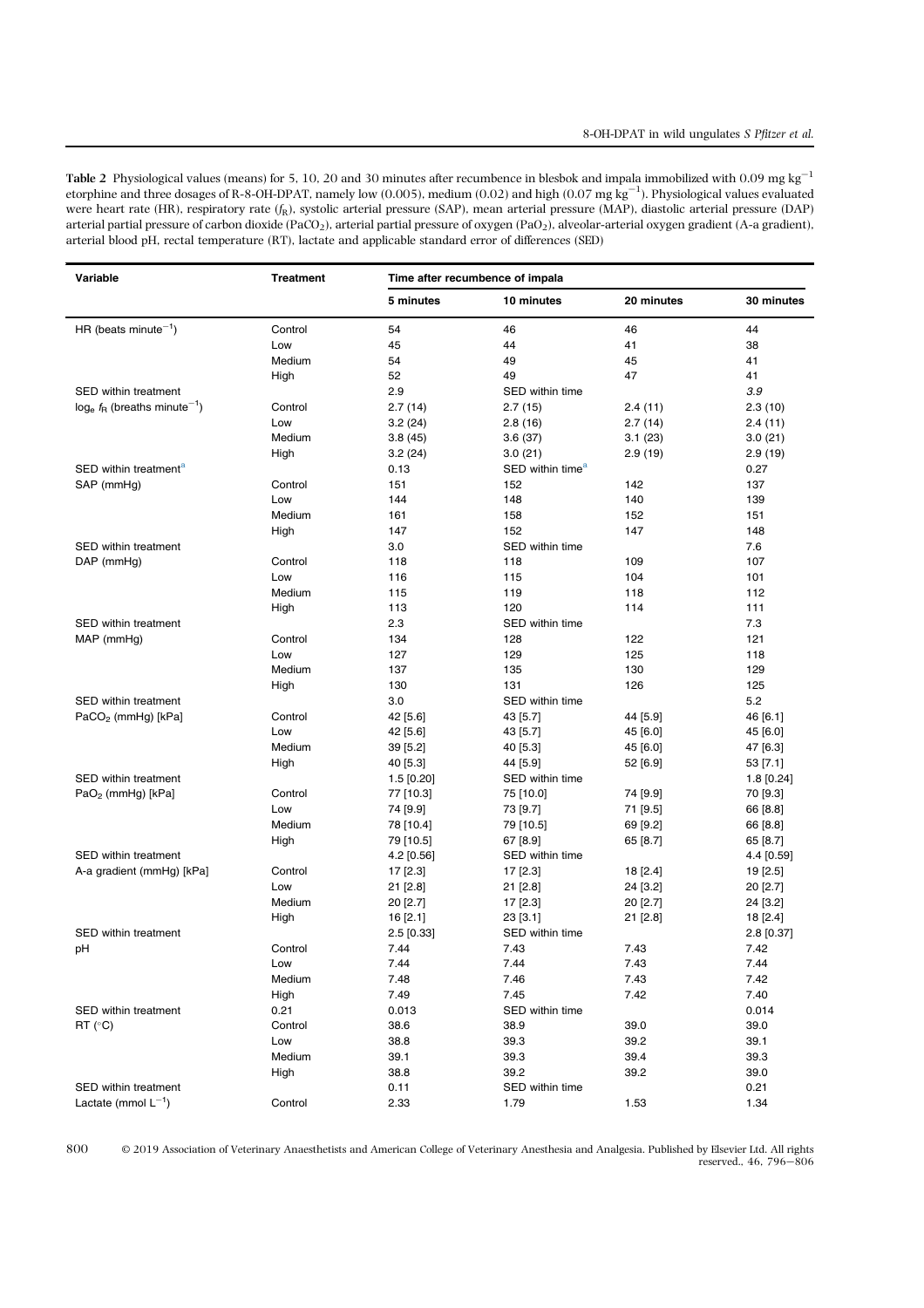# 8-OH-DPAT in wild ungulates S Pfitzer et al.

## Table 2 (continued)

| Variable                                    | <b>Treatment</b> | Time after recumbence of impala |                              |            |              |
|---------------------------------------------|------------------|---------------------------------|------------------------------|------------|--------------|
|                                             |                  | 5 minutes                       | 10 minutes                   | 20 minutes | 30 minutes   |
|                                             | Low              | 1.46                            | 1.20                         | 0.97       | 0.91         |
|                                             | Medium           | 1.16                            | 0.99                         | 0.83       | 0.80         |
|                                             | High             | 1.45                            | 1.15                         | 1.01       | 0.86         |
| SED within treatment                        |                  | 0.182                           | SED with time                |            | 0.443        |
| Variable                                    | Treatment        | Time after recumbence of impala |                              |            |              |
|                                             |                  | 5 minutes                       | 10 minutes                   | 20 minutes | 30 minutes   |
| HR (beats minute $^{-1}$ )                  | Control          | 157                             | 125                          | 102        | 93           |
|                                             | Low              | 137                             | 125                          | 83         | 72           |
|                                             | Medium           | 124                             | 116                          | 71         | 62           |
|                                             | High             | 103                             | 90                           | 75         | 64           |
| SED within treatment                        |                  | 10.1                            | SED within time              |            | 13.8         |
| $log_e f_R$ (breaths minute <sup>-1</sup> ) | Control          | 2.3(10)                         | 2.0(7)                       | 1.9(7)     | 1.8(6)       |
|                                             | Low              | 2.4(11)                         | 2.2(9)                       | 2.0(7)     | 2.0(7)       |
|                                             | Medium           | 2.0(7)                          | 2.0(7)                       | 1.7(6)     | 1.8(6)       |
|                                             | High             | 2.3(10)                         | 2.2(9)                       | 1.9(7)     | 1.9(7)       |
| SED within treatment <sup>a</sup>           |                  | 0.13                            | SED within time <sup>a</sup> |            | 0.20         |
| SAP (mmHg)                                  | Control          | 103                             | 103                          | 96         | 104          |
|                                             | Low              | 114                             | 117                          | 110        | 107          |
|                                             | Medium           | 114                             | 105                          | 103        | 111          |
|                                             | High             | 134                             | 118                          | 110        | 108          |
| SED within treatment                        |                  | 7.2                             | SED within time              |            | 10.1         |
| DAP (mmHg)                                  | Control          | 83                              | 79                           | 74         | 77           |
|                                             | Low              | 89                              | 80                           | 87         | 76           |
|                                             | Medium           | 89                              | 77                           | 75         | 80           |
|                                             | High             | 102                             | 76                           | 72         | 76           |
| SED within treatment                        |                  | 5.4                             | SED within time              |            | 8.0          |
| MAP (mmHg)                                  | Control          | 96                              | 100                          | 83         | 85           |
|                                             | Low              | 99                              | 97                           | 91         | 86           |
|                                             | Medium           | 97                              | 93                           | 83         | 91           |
|                                             | High             | 113                             | 97                           | 86         | 88           |
|                                             |                  |                                 |                              |            |              |
| SED within treatment                        |                  | 4.3                             | SED within time              |            | 8.1          |
| PaCO2 (mmHg) [kPa]                          | Control          | 61[8.1]                         | 57 [7.6]                     | 57 [7.6]   | 55 [7.3]     |
|                                             | Low              | 61[8.1]                         | 58 [7.7]                     | 59 [7.9]   | 58 [7.7]     |
|                                             | Medium           | 59 [7.9]                        | 58 [7.7]                     | 57 [7.6]   | 57 [7.6]     |
|                                             | High             | 59 [7.9]                        | 57 [7.6]                     | 58 [7.7]   | 56 [7.5]     |
| <b>SED within treatment</b>                 |                  | $1.6$ [0.21]                    | SED within time              |            | $2.5$ [0.33] |
| PaO2 (mmHg) [kPa]                           | Control          | 48 [6.4]                        | 58 [7.7]                     | 58 [7.7]   | 60 [8.0]     |
|                                             | Low              | 45 [6.0]                        | 53 [7.1]                     | 60 [8.0]   | 63 [8.4]     |
|                                             | Medium           | 54 [7.2]                        | 57 [7.6]                     | 59 [7.9]   | 62 [8.3]     |
|                                             | High             | 53 [7.1]                        | 55 [7.3]                     | 56 [7.5]   | 61[8.1]      |
| SED within treatment                        |                  | 3.6 [0.48]                      | SED within time              |            | 4.1 [0.55]   |
| A-a gradient (mmHg) [kPa]                   | Control          | 31 [4.1]                        | 21 [2.8]                     | 19 [2.5]   | 18 [2.4]     |
|                                             | Low              | 29 [3.9]                        | 18 [2.4]                     | 16[2.1]    | 14 [1.9]     |
|                                             | Medium           | 28 [3.7]                        | 22 [2.9]                     | 19 [2.5]   | 17 [2.3]     |
|                                             | High             | 27 [3.6]                        | 23 [3.1]                     | 19 [2.5]   | $17$ [2.3]   |
| SED within treatment                        |                  | 2.5 [0.33]                      | SED within time              |            | $3.0$ [0.40] |
| pH                                          | Control          | 7.28                            | 7.32                         | 7.35       | 7.38         |
|                                             | Low              | 7.31                            | 7.34                         | 7.36       | 7.37         |
|                                             | Medium           | 7.30                            | 7.32                         | 7.34       | 7.36         |
|                                             | High             | 7.28                            | 7.31                         | 7.35       | 7.39         |
| SED within treatment                        |                  | 0.008                           | SED within time              |            | 0.016        |
| $RT$ ( $°C$ )                               | Control          | 39.2                            | 39.6                         | 39.7       | 39.5         |
|                                             | Low              | 39.1                            | 39.5                         | 39.4       | 39.4         |
|                                             | Medium           | 39.2                            | 39.5                         | 39.3       | 39.1         |
|                                             |                  |                                 |                              |            |              |

(continued on next page)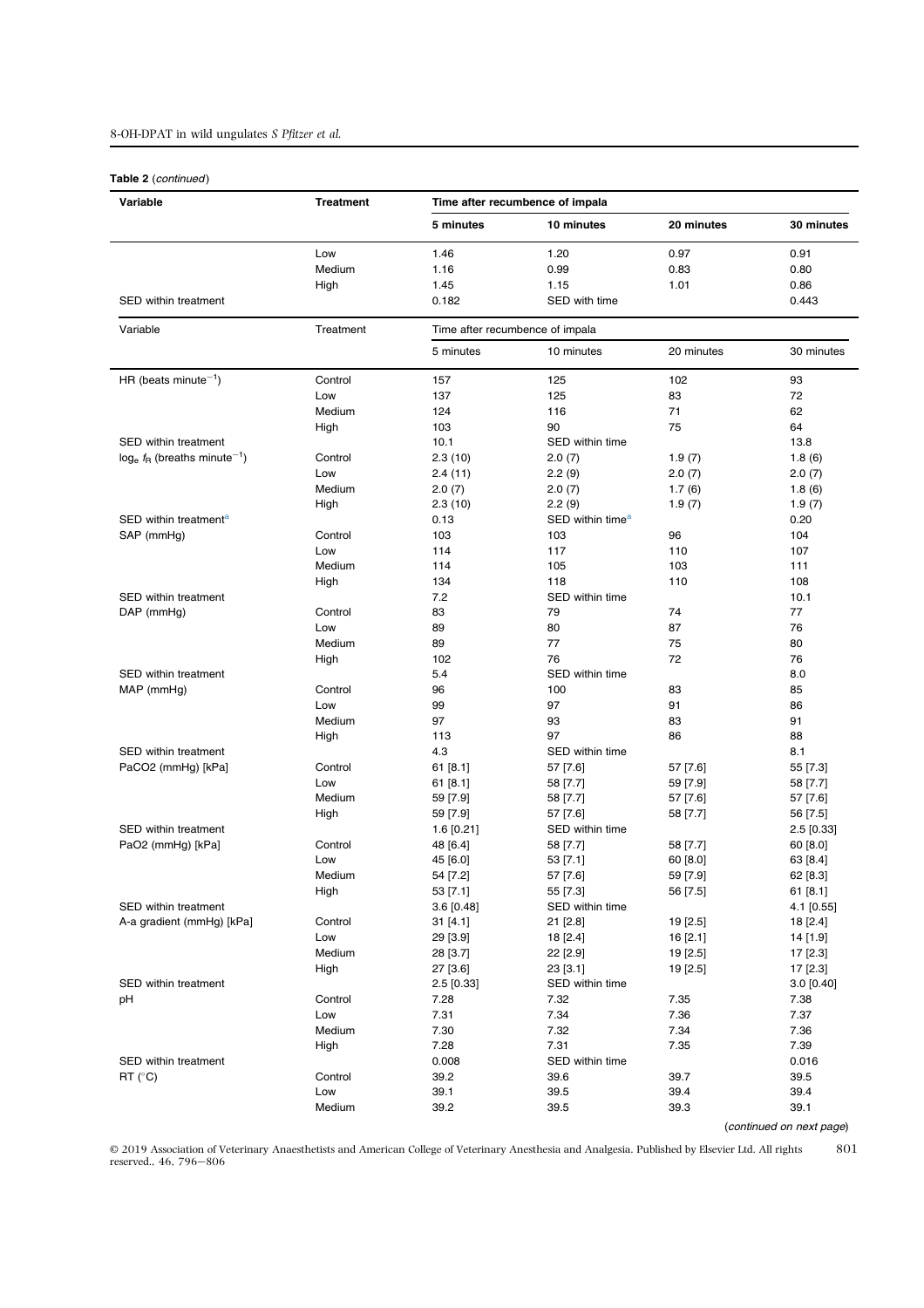#### Table 2 (continued)

| Variable                 | <b>Treatment</b> | Time after recumbence of impala |                 |            |            |
|--------------------------|------------------|---------------------------------|-----------------|------------|------------|
|                          |                  | 5 minutes                       | 10 minutes      | 20 minutes | 30 minutes |
|                          | High             | 39.0                            | 39.2            | 39.3       | 38.3       |
| SED within treatment     |                  | 0.05                            | SED within time |            | 0.31       |
| Lactate (mmol $L^{-1}$ ) | Control          | 5.20                            | 4.46            | 3.06       | 1.89       |
|                          | Low              | 3.44                            | 2.41            | 1.25       | 0.77       |
|                          | Medium           | 3.85                            | 3.03            | 1.98       | 1.14       |
|                          | High             | 4.50                            | 3.57            | 1.86       | 1.03       |
| SED within treatment     |                  | 0.273                           | SED within time |            | 0.778      |

<sup>a</sup>SEDs apply only to  $log_e f_R$  means.

#### Blesbok

There was no significant effect of treatment on the HR of blesbok (Table 3). There was a significant linear treatment effect ( $p = 0.003$ ) as well as a treatment by time interaction  $(p = 0.016)$  for  $f_R$ . The overall mean  $f_R$  of the medium dose  $(26.7 \pm 6.5 \text{ breaths minute}^{-1})$  and high dose  $(20.5 \pm 5.0 \text{ cents}^{-1})$ breaths minute $^{-1})$  group was higher than the control (11.5  $\pm$ 2.8 breath minute $^{-1}$ ; Fig. 1). There was no difference between the low-dose treatment and control at any time.

There was no treatment effect on SAP and MAP. However, there was a significant treatment by time interaction for DAP  $(p = 0.014)$  caused by a larger drop of DAP in the control group and low-dose treatment (Table 3).

There was a significant treatment by time interaction for arterial blood pH ( $p = 0.002$ ). At 5 minutes, the pH values were higher for the high-dose and medium-dose treatment groups (7.49 and 7.48, respectively) than for the low-dose treatment and control groups (7.44 and 7.44, respectively;

Table 3 Significance of treatment effects of R-8-OH-DPAT on certain physiological parameters when used in conjunction with etorphine immobilization in blesbok ( $n = 6$ ) and impala ( $n = 6$ ). Significant results of R-8-OH-DPAT treatment effects, effect of time and interaction of time and treatment  $(p < 0.05)$  are given in bold. Physiological values evaluated were heart rate (HR), logarithmic values of the respiratory rate  $(Log f_R)$ , systolic arterial pressure (SAP), diastolic arterial pressure (DAP), mean arterial pressure (MAP), arterial, blood pH (pH), arterial partial pressure of carbon dioxide (PaCO<sub>2</sub>), arterial partial pressure of oxygen (PaO<sub>2</sub>) and the alveolar-arterial oxygen gradient (A-a gradient)

| <b>Fixed term</b> | <b>Treatment effect</b><br>(Combined linear and nonlinear<br>effects of R-8-OH DPAT dosage) | Time effect (minutes after recumbence) | Interaction (treatment time) |
|-------------------|---------------------------------------------------------------------------------------------|----------------------------------------|------------------------------|
| Blesbok           |                                                                                             |                                        |                              |
| <b>HR</b>         | 0.308                                                                                       | < 0.001                                | 0.635                        |
| Log $f_{\rm R}$   | 0.007                                                                                       | < 0.001                                | 0.016                        |
| <b>SAP</b>        | 0.420                                                                                       | 0.003                                  | 0.168                        |
| <b>DAP</b>        | 0.658                                                                                       | < 0.001                                | 0.014                        |
| <b>MAP</b>        | 0.197                                                                                       | < 0.001                                | 0.739                        |
| PaCO <sub>2</sub> | 0.017                                                                                       | < 0.001                                | < 0.001                      |
| PaO <sub>2</sub>  | 0.065                                                                                       | < 0.001                                | 0.385                        |
| A-a gradient      | 0.230                                                                                       | 0.218                                  | 0.085                        |
| pH                | 0.198                                                                                       | < 0.001                                | 0.002                        |
| Impala            |                                                                                             |                                        |                              |
| <b>HR</b>         | 0.005                                                                                       | < 0.001                                | 0.435                        |
| Log $f_{\rm R}$   | 0.422                                                                                       | < 0.001                                | 0.952                        |
| <b>SAP</b>        | 0.311                                                                                       | 0.028                                  | 0.198                        |
| <b>DAP</b>        | 0.998                                                                                       | < 0.001                                | 0.032                        |
| <b>MAP</b>        | 0.973                                                                                       | 0.007                                  | 0.237                        |
| PaCO <sub>2</sub> | 0.598                                                                                       | 0.001                                  | 0.586                        |
| PaO <sub>2</sub>  | 0.657                                                                                       | < 0.001                                | 0.187                        |
| A-a gradient      | 0.693                                                                                       | < 0.001                                | 0.474                        |
| pH                | 0.901                                                                                       | < 0.001                                | 0.013                        |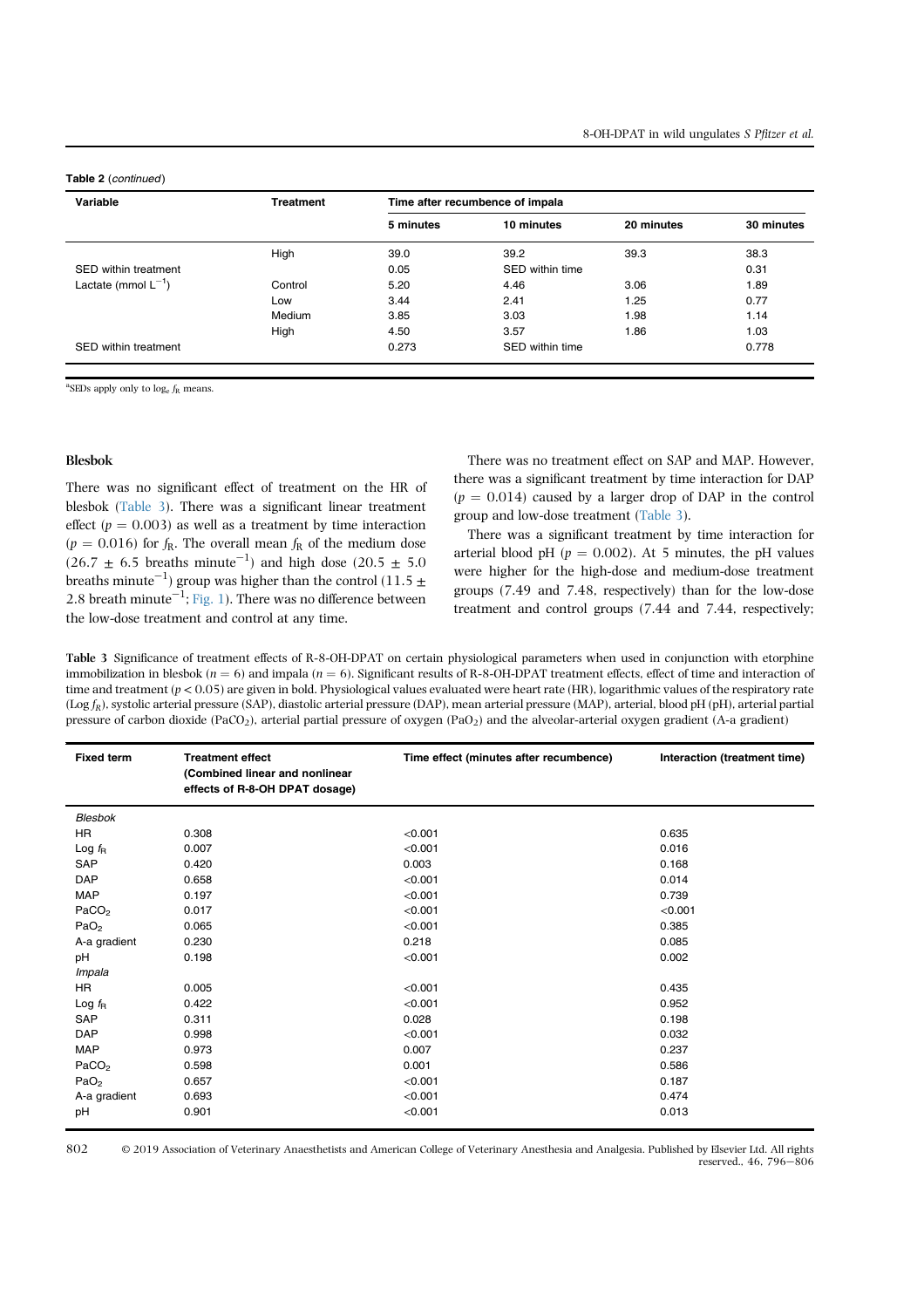Table 4 Immobilization quality parameters for all six animals of each species. Animals were immobilized with  $0.09$  mg kg<sup>-1</sup> etorphine on four occasions as various dosages of R-8-OH-DPAT were added to the mixture. Median and interquartile range (IQR) for all R-8-OH-DPAT treatment groups (0, 0.005, 0.02 and 0.07 mg  $\text{kg}^{-1}$ ) for time to recumbence, mean induction, mean immobilization and mean recovery scores of blesbok ( $n = 6$  animals with a total of 24 immobilizations) and impala ( $n = 6$  animals with a total of 24 immobilizations). Where scores were not parametrically distributed, difference amongst the treatment groups were analysed using the Friedman's analysis of variance test and p values are quoted

|                | Time to recumbence in minutes | Induction score    | Immobilization score | Recovery score |
|----------------|-------------------------------|--------------------|----------------------|----------------|
| <b>Blesbok</b> | $3.5(1.3), p = 0.334$         | (0)                | 3 (0.5), $p = 0.656$ | 1 (0)          |
| Impala         | 3.6 (1.7), $p = 0.615$        | 1 (0), $p = 0.875$ | 4 (1), $p = 0.902$   | 1(0)           |

 $\text{SED} = 0.014$ ). However, this effect was not present after 10 minutes.

There was a significant nonlinear treatment effect ( $p =$  $0.021$ ) as well as treatment by time interaction ( $p < 0.001$ ) for PaCO<sub>2</sub>. From 15 minutes, the high-dose treatment lead to significantly more severe hypercapnia than all other treatments. This difference persisted to the end of measurement when PaCO<sub>2</sub> of the high-dose treatment measured  $53$  mmHg (7.1 kPa) and the low-dose treatment measured 45 mmHg [6.0  $kPa$ ; SED = 1.8 (0.24)].

There was significant linear treatment effect, irrespective of time on PaO<sub>2</sub> ( $p = 0.036$ ), indicating that hypoxia increased with dose rate. The high-dose treatment led to significantly more pronounced hypoxia [overall mean  $= 68$  mmHg (9.1 kPa)] than when animals were treated with the control, low- and mediumdose treatments [overall mean =  $74 (9.9)$ ,  $71 (9.5)$  and  $73 (9.7)$ mmHg (kPa), respectively;  $\text{SED} = 1.6$  (0.21)].

None of the treatments influenced A-a gradients and mean values for all treatment groups combined ranged from the lowest of 16 mmHg (2.1 kPa) at 5 minutes (high-dose



**Figure 1** Effect of R-8-OH-DPAT-treatment on the respiratory rate of etorphine-immobilized blesbok ( $n = 6$ ) over time (breaths minute<sup>-1</sup>). Control, low dose  $(0.005 \text{ mg kg}^{-1})$ , medium dose  $(0.05 \text{ mg kg}^{-1})$ , high dose  $(0.07 \text{ mg kg}^{-1})$ . Respiratory rate values are retransformed from logarithms. Error bars are least significant differences (5% LSD) at three levels of respiratory rate (10, 20 and 40). A difference between the means larger than the LSD is considered significant.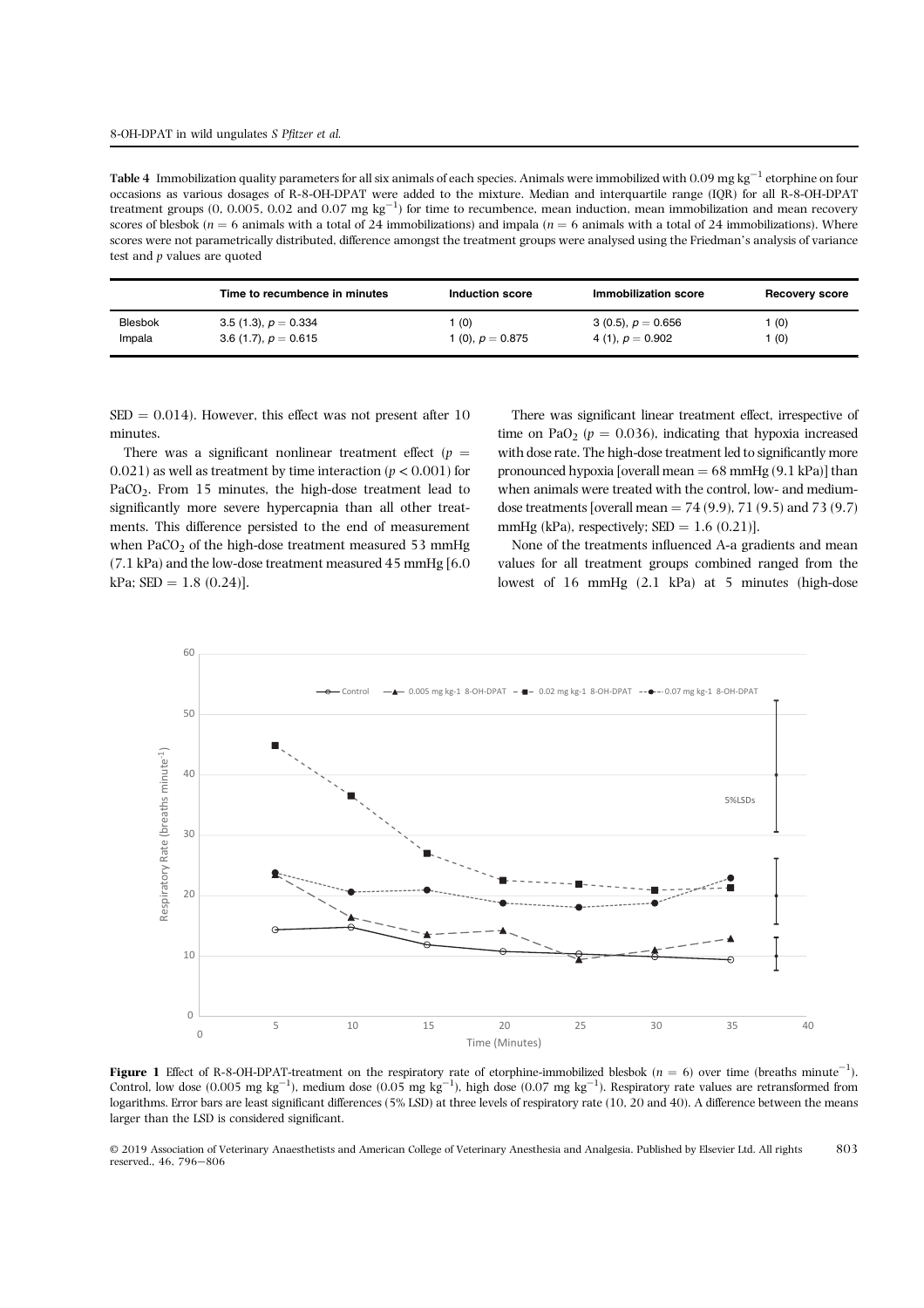#### Impala

There was a significant linear treatment effect on the HR of this species ( $p < 0.001$ ), whereby the HR was lower with the higher R-8-OH-DPAT dosages (Table 2). HR declined in a linear manner with all treatments over time.

There was a significant treatment by time interaction for DAP ( $p = 0.032$ ). At 5 minutes, the high-dose treatment led to significantly higher DAP (102 mmHg) than all other treatments, but this difference was not present thereafter  $(SED =$ 8.0). MAP and SAP were not affected by the treatments but decreased with time in all treatment groups ( $p = 0.007$  and  $p =$ 0.028, respectively).

At the 5 minute time point, the control and low-dose treatments led to worse hypoxia [48 and 45 mmHg (6.4 and 6.0 kPa)] than the medium- and high-dose treatments [54 and 53 mmHg (7.2 and 7.1 kPa); SED = 3.6 (0.48); Table 3  $\&$ Fig. 2]. This difference was not statistically significant and also not detectable at later time points. PaO<sub>2</sub> with all treatments increased significantly over time (Fig. 2).

The A-a gradients determined at RT of all treatment groups declined over time irrespective of the treatment ( $p < 0.001$ ). Mean values for all treatment groups combined ranged from

the highest of 31 mmHg (4.1 kPa) at 5 minutes (control treatment) to the lowest mean value of 14 mmHg (1.9 kPa) at 30 minutes [low-dose treatment;  $\text{SED} = 3.0$  (0.40)].

## **Discussion**

There were significant cardiorespiratory effects of R-8-OH-DPAT on etorphine-immobilized blesbok and impala. Results of clinical interest that warrant further discussion include the R-8-OH-DPAT-related increase in  $f_R$  of blesbok and the R-8-OH-DPAT dose-dependent changes in HR and PaO<sub>2</sub> of impala.

The medium- and high-dose treatment of blesbok in this experiment developed the highest mean  $f_R$ , which differed significantly from the control treatment throughout the monitoring period (Fig. 1). This is in accordance with Meyer et al. (2006) who reported that the IV administration of racemic 8-OH-DPAT (0.5 mg  $kg^{-1}$ ) in goats prevented respiratory depression caused by etorphine. However, this improved respiration in goats did not translate into improved ventilation as the goats were still hypercapnic. Meyer et al. (2006) also reported that despite this, the hypoxia in goats did improve due to an effect of 8-OH-DPAT on the pulmonary circulation, which improved oxygen diffusion.

In contrast to the goats, the medium-dose treatment group of blesbok with the highest  $f_R$  did not show any improved PaO<sub>2</sub> values. Mean  $PaO<sub>2</sub>$  was slightly lower than the control group.



Figure 2 Effect of R-8-OH-DPAT treatment on PaO<sub>2</sub> (mmHg) of etorphine-immobilized impala ( $n = 6$ ) over time. Control, low dose (0.005 mg)  $k\sigma$ <sup>-</sup> ), medium dose (0.05 mg kg<sup>-1</sup>), high dose (0.07 mg kg<sup>-1</sup>). Error bars presented as least significant differences (5% LSD). A difference between the means larger than the LSD is considered significant.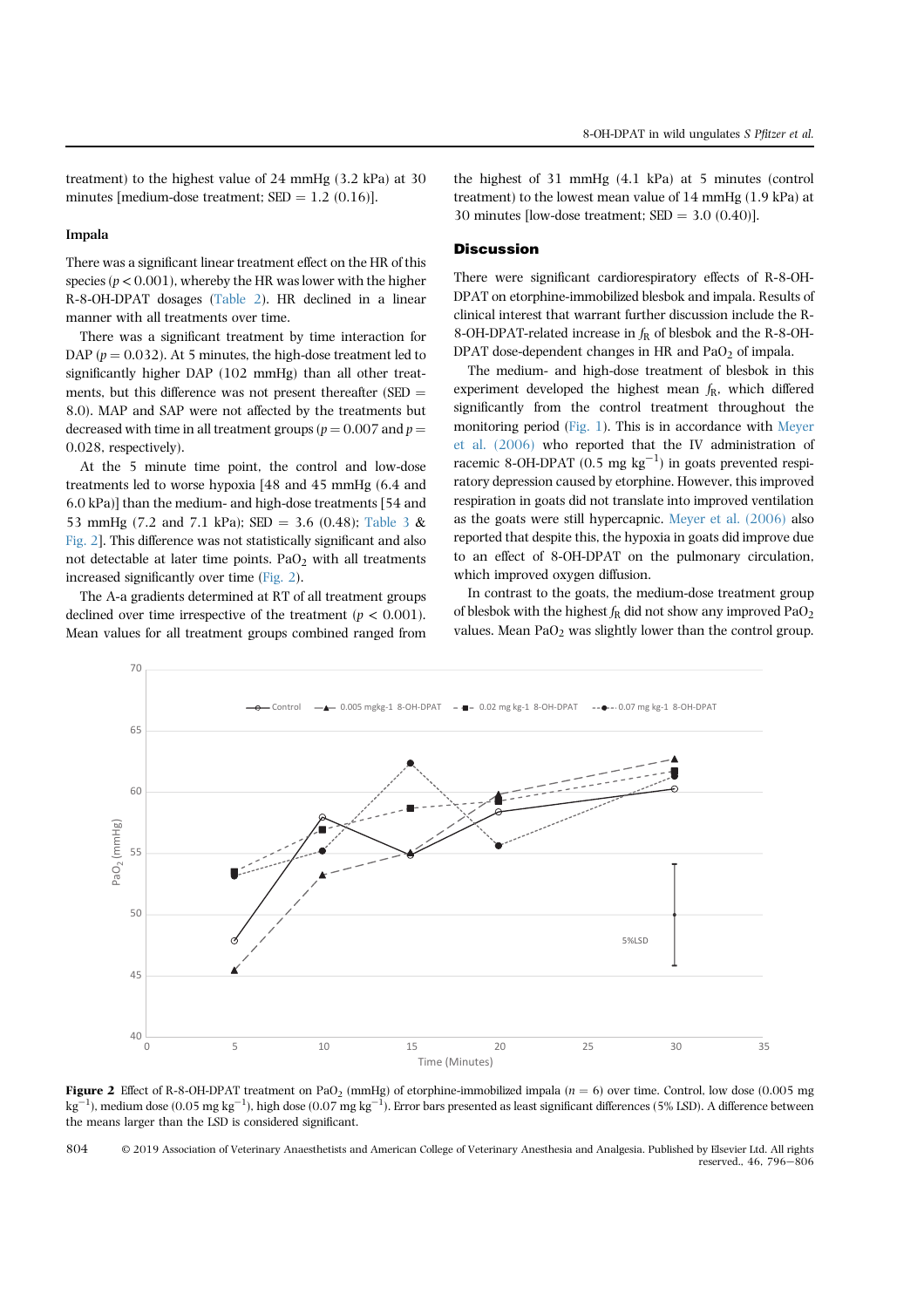In addition, the high-dose treatment group developed the most severe hypercapnia and hypoxia out of all the treatment groups. It is, therefore, concluded that although the  $f_R$  of blesbok increased when R-8-OH-DPAT was added, this did not translate into better ventilation. Equally, the addition of R-8- OH-DPAT did not appear to improve oxygen diffusion in the lungs as there were no clinical differences of  $PaO<sub>2</sub>$  values between the treatment groups. The significantly increased  $f<sub>R</sub>$  of the medium-dosage treatment can possibly be explained as an artefact (type II error) associated with the small sample size.  $f_R$ is highly influenced by not only environmental factors such as stress and induction time but also by the person counting the respiration. The model did not allow for the identification of panting animals. This would have manifested as a higher  $f_{\rm R}$  but a lower tidal volume.

It was previously speculated that the racemic 8-OH-DPAT and other serotonergic ligands improved pulmonary perfusion in goats and impala and thus facilitated better gas exchange (Meyer et al. 2006, 2010). This improved gas exchange was illustrated by a smaller A-a gradient (Herman et al. 2001; Meyer et al. 2010). R-8-OH DPAT had no effect on  $f_R$  or the A-a gradient of impala in this experiment, but it did attenuate the initial hypoxemia. Impala with the medium- and high-dose treatments at 5 minutes showed higher PaO<sub>2</sub> values than impala with low-dose and control treatments (Table  $3 &$  Fig. 2).

The PaCO<sub>2</sub> values did not improve with any of the treatments. An explanation for a higher  $PaO<sub>2</sub>$  without improved ventilation or A-a gradient might be the reduction of the oxygen consumption through attenuation of the stress response due to the anxiolytic effects of R-8-OH-DPAT (Carli & Samanin, 1988; Picazo et al. 2000; Li et al. 2012; Zmudzka \_ et al. 2018). Several studies have illustrated the beneficial effects of 8-OH-DPAT on HR of laboratory animals (Ngampramuan et al. 2008; Vianna & Carrive 2009; Horiuchi et al. 2011). In rats  $0.05-0.1$  mg kg<sup>-1</sup> 8-OH-DPAT reduced the sympathetic response and mitigated the tachycardia induced by restraint stress (Ngampramuan et al. 2008; Vianna & Carrive 2009).

Evidence that the anxiolytic effect of R-8-OH-DPAT might have played a role in the cardiorespiratory events of impala at the start of the experiment would be the alleviation of the initial etorphine-induced tachycardia. Tachycardia was most severe after 5 minutes with the control and low-dose treatments (157 and 137 beats minute<sup>-1</sup>, respectively) and less in the medium- and high-dose treatments (124 and 103 beats minute<sup>-1</sup>, respectively; SED = 10.1; Table 3). Similar results were observed in a study on goats conducted by Meyer et al. (2006). When 8-OH-DPAT was injected with etorphine in goats, the HR (45 beats minute<sup> $-1$ </sup>) was lower than when etorphine was injected on its own (55 beats minute $^{\rm -1})$  (Meyer et al. 2006).

Goats treated with 8-OH-DPAT developed a higher MAP (140 mmHg) than goats treated with etorphine only (120 mmHg) within the first  $4-8$  minutes after treatment. The MAP declined thereafter (Meyer et al. 2006). Similar results were observed in impala in the high-dose treatment with regards to mean values for DAP, which differed significantly from the control group at the 5 minutes time point, but DAP of the control group declined thereafter. Despite the statistically significant blood pressure changes, it is probable that the range in which the changes occurred were not of clinical significance.

It is apparent that the effect of R-8-OH-DPAT on physiological variables during etorphine immobilization differs between species. While R-8-OH-DPAT did not lead to any significant improvement of cardiovascular or blood-gas variables in blesbok, the positive effects of this serotonin agonist on etorphine-induced hypoxemia and tachycardia of impala from a dosage of 0.02 mg  $kg^{-1}$  and higher were apparent during the beginning of the immobilization.

#### Conclusion

The addition of R-8-OH-DPAT did not influence induction, immobilization or recovery of etorphine-immobilized impala or blesbok. In this experiment, it became apparent that the beneficial respiratory effects of R-8-OH-DPAT during immobilization with etorphine seem to be species-specific and cannot be generalized. This result, together with the possibility of serotonin toxicity at higher dosages, might not allow for the routine use of R-8-OH-DPAT during opioid-based wildlife immobilizations.

Species-specific effects of serotonergic ligands and the differences between the racemic 8-OH-DPAT and its R-enantiomer on respiratory and cardiovascular physiology of wildlife became apparent during the current experiment and warrant further investigation.

#### Acknowledgement

The authors would like to thank the staff of Wildlifevets.com for their assistance during the field trials. The research was funded by Wildlife Pharmaceuticals PTY LTD, Murdoch University as well as by the research fund of the Wildlife Group of the South African Veterinary Association.

#### Authors' contributions

SP: study design, manuscript, trial execution, data interpretation. LL and LM: study design, data interpretation and trial execution. KW: study design, manuscript and funding. RV-H: study design, manuscript, data interpretation, data analysis. JPR: study design, funding, data interpretation. ML: study design, data interpretation, funding, manuscript, trial execution, funding and main supervisor of SP.